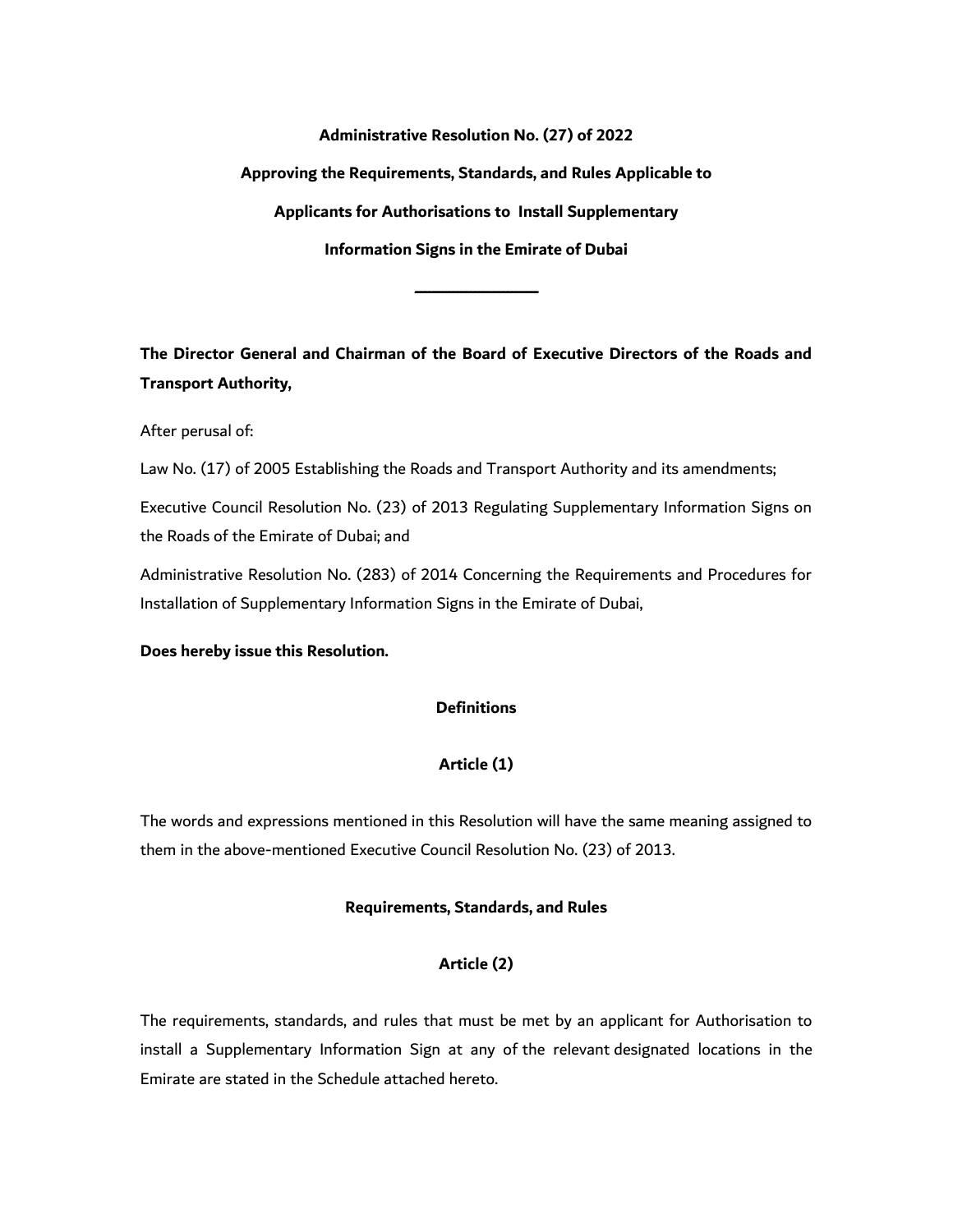#### **Repeals**

## **Article (3)**

The above-mentioned Administrative Resolution No. (283) of 2014 is hereby repealed. Any provision in any other administrative resolution is also hereby repealed to the extent that it contradicts the provisions of this Resolution.

### **Publication and Commencement**

## **Article (4)**

This Resolution will be published in the Official Gazette and will come into force on the day on which it is published.

#### **Mattar Mohammed Al Tayer**

### **Director General and Chairman of the Board of Executive Directors**

**Roads and Transport Authority**

Issued in Dubai on 17 January 2022

Corresponding to 14 Jumada al-Thaniyah 1443 A.H.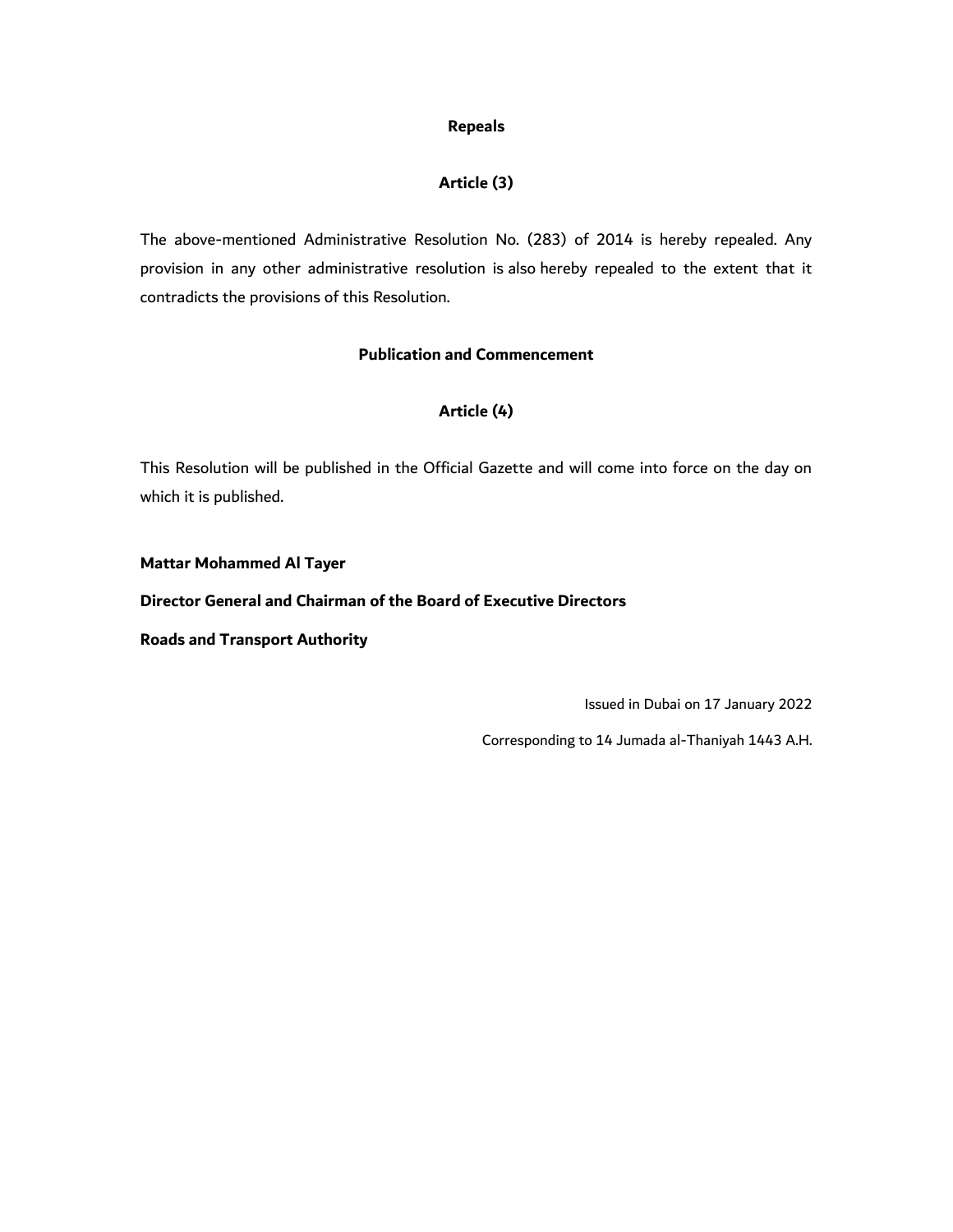## **Schedule**

# **Requirements, Standards, and Rules Applicable to**

# **Applicants for Authorisations to Install Supplementary Information**

# **Signs in the Emirate of Dubai**

| <b>Category I: Transport Facilities</b> |                                                                                                  |
|-----------------------------------------|--------------------------------------------------------------------------------------------------|
| <b>Eligible Entities</b>                | <b>Requirements, Standards, and Rules for Installation</b><br>of Supplementary Information Signs |
| Dubai Metro stations                    | No requirements                                                                                  |
| Dubai Tram stations                     | No requirements                                                                                  |
| Light transit system stations           | No requirements                                                                                  |
| Car park complexes                      | The applicant must provide at least one thousand<br>(1,000) car parks in each complex            |
| Main means of transport stations        | The station must serve at least ten (10) different<br>routes                                     |
| Marine stations                         | No requirements                                                                                  |
| Airport terminals                       | No requirements                                                                                  |

| <b>Category II: Hospitals, Health Centres, and Police Stations</b> |                                                                                                  |
|--------------------------------------------------------------------|--------------------------------------------------------------------------------------------------|
| <b>Eligible Entities</b>                                           | Requirements, Standards, and Rules for Installation of<br><b>Supplementary Information Signs</b> |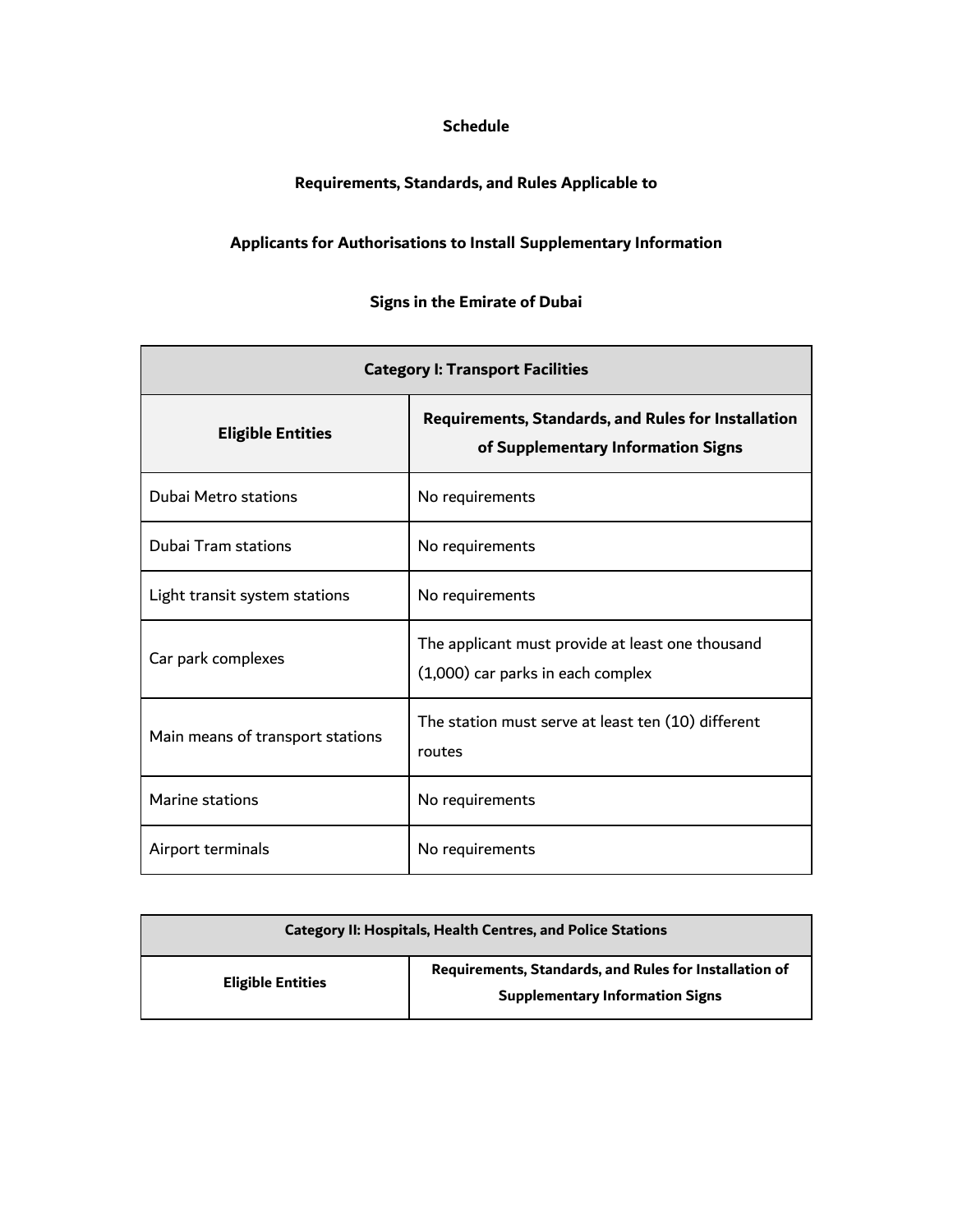| Hospitals              | The hospital must accommodate at least fifty (50) beds<br>The hospital must have a round-the-clock emergency<br>2.<br>centre<br>The hospital must have at least three (3) ambulance<br>3.<br>vehicles |
|------------------------|-------------------------------------------------------------------------------------------------------------------------------------------------------------------------------------------------------|
| <b>Health Centres</b>  | The health centre must provide round-the-clock service<br>2. The health centre must provide emergency service                                                                                         |
| <b>Police Stations</b> | The police station must provide round-the-clock service                                                                                                                                               |

Г

| Category III: Cultural Centres, Museums, Historical Areas, Heritage Buildings,<br><b>Event Venues, Exhibition and Conference Centres, Parks, and Libraries</b> |                                                                                                                                                                                                              |
|----------------------------------------------------------------------------------------------------------------------------------------------------------------|--------------------------------------------------------------------------------------------------------------------------------------------------------------------------------------------------------------|
| <b>Eligible Entities</b>                                                                                                                                       | Requirements, Standards, and Rules for Installation of<br><b>Supplementary Information Signs</b>                                                                                                             |
| <b>Public and Private Cultural</b><br>Centres                                                                                                                  | The centre must be open to the public throughout the<br>year, with an average of no less than 250 visitors per day                                                                                           |
| <b>Public and Private</b><br><b>Museums</b>                                                                                                                    | The museum must be open to the public throughout the year<br>with an average of no less than 250 visitors per day                                                                                            |
| <b>Historical Areas and</b><br>Heritage Buildings                                                                                                              | The historical areas or heritage building must be open to the<br>public throughout the year and with an average of no less than<br>250 visitors per day                                                      |
| <b>Major Event Venues</b>                                                                                                                                      | The event venue must have a seating capacity exceeding one<br>thousand (1,000) seats and designated car parks, and must<br>have an average number of visitors of more than one thousand<br>$(1,000)$ per day |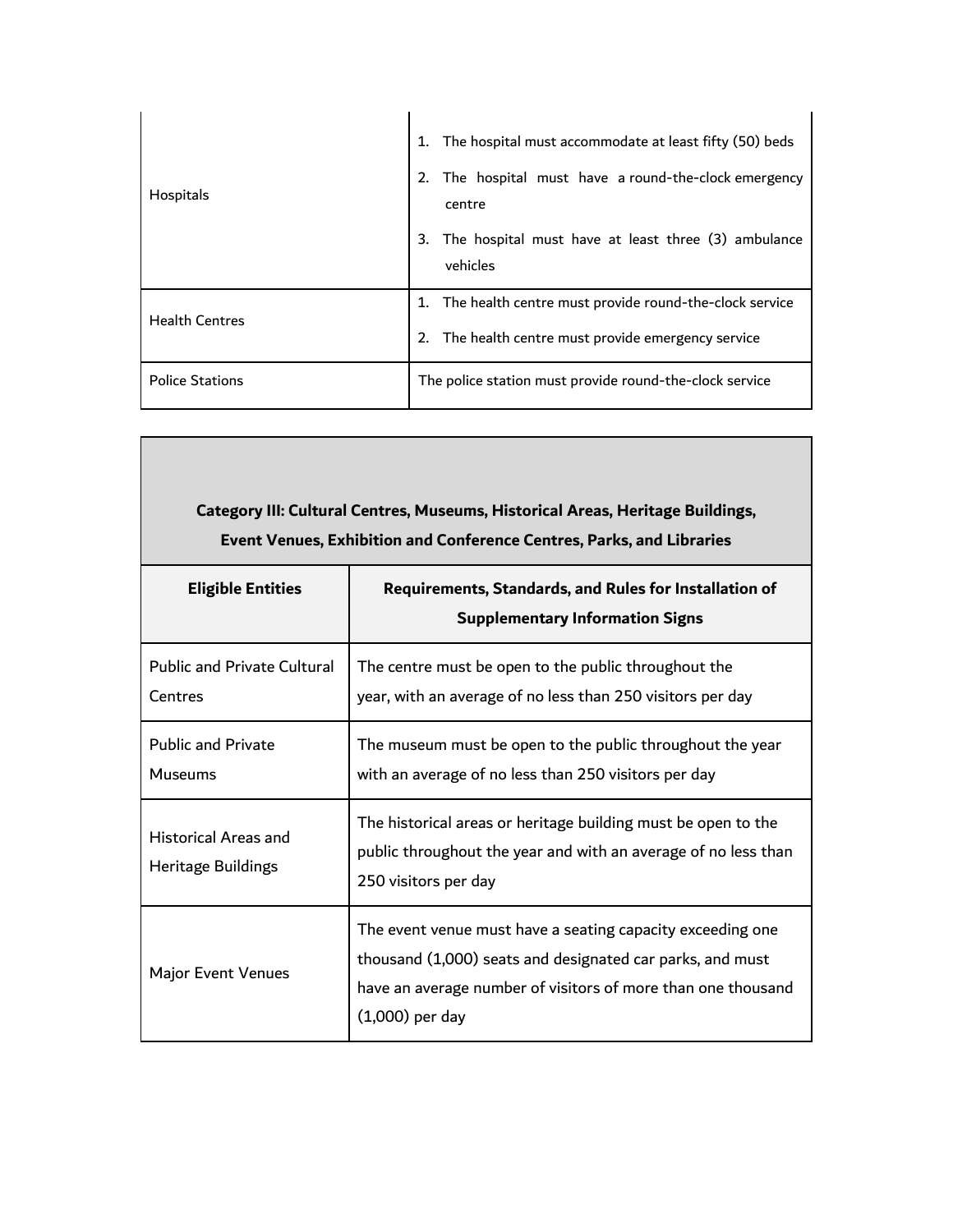| International Exhibition<br>and Conference Centres | The exhibition or centre must have an area of at least fifty<br>thousand (50,000) square metres, and must have food outlets<br>and designated car parks              |
|----------------------------------------------------|----------------------------------------------------------------------------------------------------------------------------------------------------------------------|
| <b>Public Parks</b>                                | The park must be open to the public throughout the year, have<br>an area of at least five hundred thousand (500,000) square<br>metres, and have designated car parks |
| <b>Public Libraries</b>                            | No requirements                                                                                                                                                      |

| Category IV: Petrol Stations; Federal and Local Government Buildings; Universities,<br><b>Institutes, and Colleges; and Service Centres and Customer Care Centres</b> |                                                                                                                                                                    |  |
|-----------------------------------------------------------------------------------------------------------------------------------------------------------------------|--------------------------------------------------------------------------------------------------------------------------------------------------------------------|--|
| <b>Eligible Entities</b>                                                                                                                                              | <b>Requirements, Standards, and Rules for Installation</b><br>of Supplementary Information Signs                                                                   |  |
| <b>Petrol Stations</b>                                                                                                                                                | The petrol station must be located on a highway<br>or an arterial Road                                                                                             |  |
| Federal and Local Government<br><b>Buildings</b>                                                                                                                      | The building must be a stand-alone building<br>$\mathbf{1}$ .<br>The building must generate more than one hundred<br>2.<br>and fifty (150) trips during peak hours |  |
| Universities,<br>Institutes,<br>and<br>Colleges                                                                                                                       | The number of students of the university, institute, or<br>college must not be less than one thousand and five<br>hundred (1,500)                                  |  |
| Service Centres and Customer Care<br>Centres                                                                                                                          | The centre must generate more than one hundred and<br>fifty (150) trips during peak hours                                                                          |  |

# **Category V: Hotels and Resorts, Shopping Centres, and Post Offices**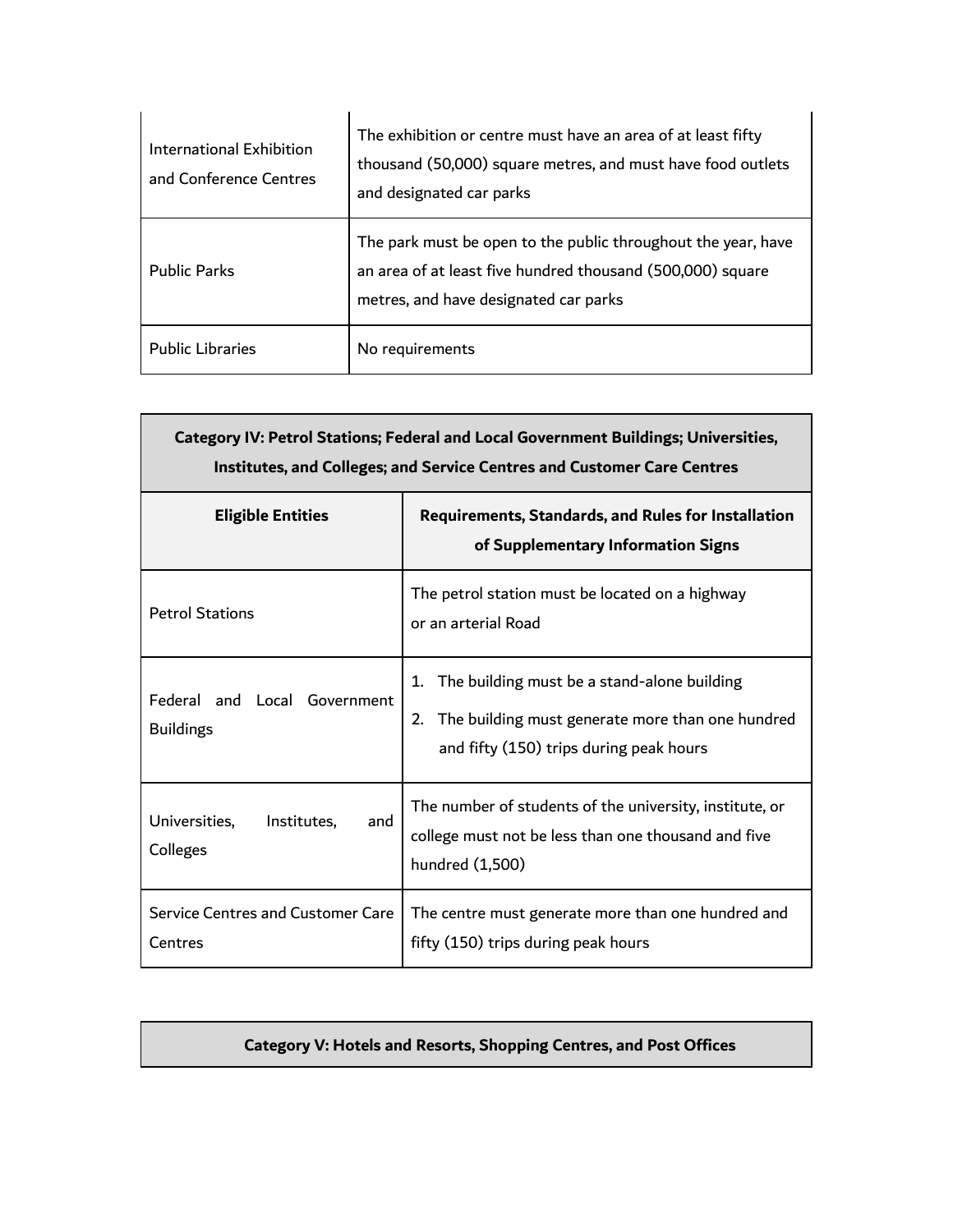| <b>Eligible Entities</b>  | Requirements, Standards, and Rules for Installation of<br><b>Supplementary Information Signs</b>                                                                                                                       |
|---------------------------|------------------------------------------------------------------------------------------------------------------------------------------------------------------------------------------------------------------------|
| <b>Hotels and Resorts</b> | 1. The hotel rating must not be less than five stars and the<br>number of rooms must exceed two hundred and fifty<br>(250)<br>2. The number of rooms in the resorts or boutique hotel<br>must exceed two hundred (200) |
| <b>Shopping Centres</b>   | The floor area of the centre must be more than fifty<br>thousand (50,000) square metres, excluding car parks                                                                                                           |
| <b>Post Offices</b>       | The post office must be housed in a stand-alone building<br>1.<br>The post office must serve more than one area<br>2.                                                                                                  |

# **Category VI: Remote Areas**

The entities wishing to install Supplementary Information Signs in remote areas must satisfy at least twenty-five percent (25%) of the requirements, standards, and rules prescribed in this Schedule

| <b>Category VII: Development and Investment Projects</b> |                                                                                                  |
|----------------------------------------------------------|--------------------------------------------------------------------------------------------------|
| <b>Eligible Entities</b>                                 | Requirements, Standards, and Rules for Installation of<br><b>Supplementary Information Signs</b> |
| Development Projects                                     | 1. The project must have private entrances and clear<br>boundaries                               |
|                                                          | 2. The project must be designated for residential, commercial,<br>industrial, or tourist use     |